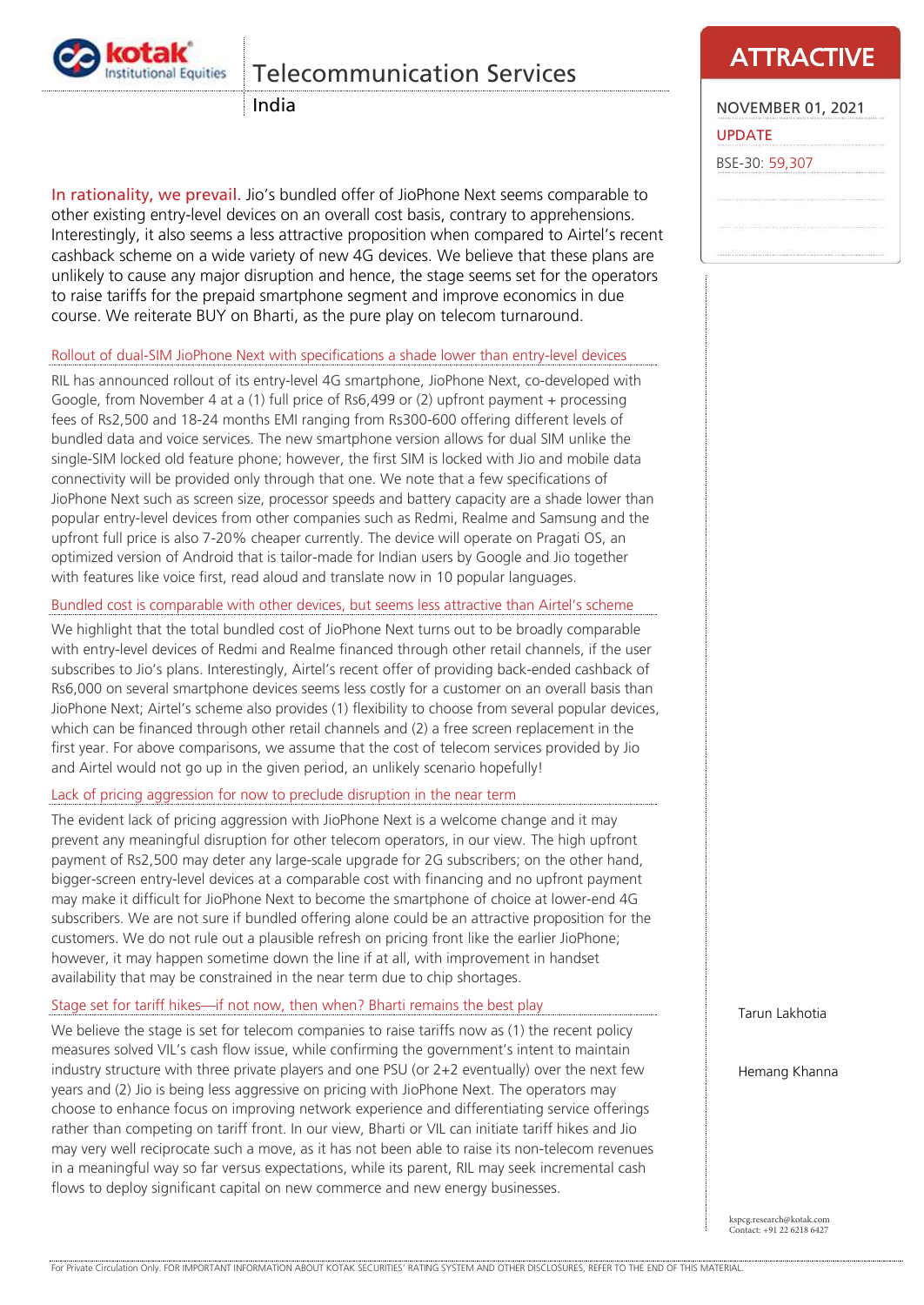Exhibit 1: Bundled plans for JioPhone Next



**JioPhone Next** CREATED WITH Google

# **Get JioPhone Next** at only ₹1999

Pay the balance amount in easy EMI

| Always-on plan                 |                                | Large plan                     |                                | XL plan                        |                                | XXL plan                       |                                |
|--------------------------------|--------------------------------|--------------------------------|--------------------------------|--------------------------------|--------------------------------|--------------------------------|--------------------------------|
| 24 months<br>₹300<br>per month | 18 months<br>₹350<br>per month | 24 months<br>₹450<br>per month | 18 months<br>₹500<br>per month | 24 months<br>₹500<br>per month | 18 months<br>₹550<br>per month | 24 months<br>₹550<br>per month | 18 months<br>₹600<br>per month |
| $5$ GB + 100 min/month         |                                | 1.5 GB/day + Unlimited Voice   |                                | 2 GB/day + Unlimited Voice     |                                | 2.5 GB/day + Unlimited Voice   |                                |

JioPhone Next can also be purchased upfront without financing for only ₹6499

T&C apply

Source: Company, Kotak Institutional Equities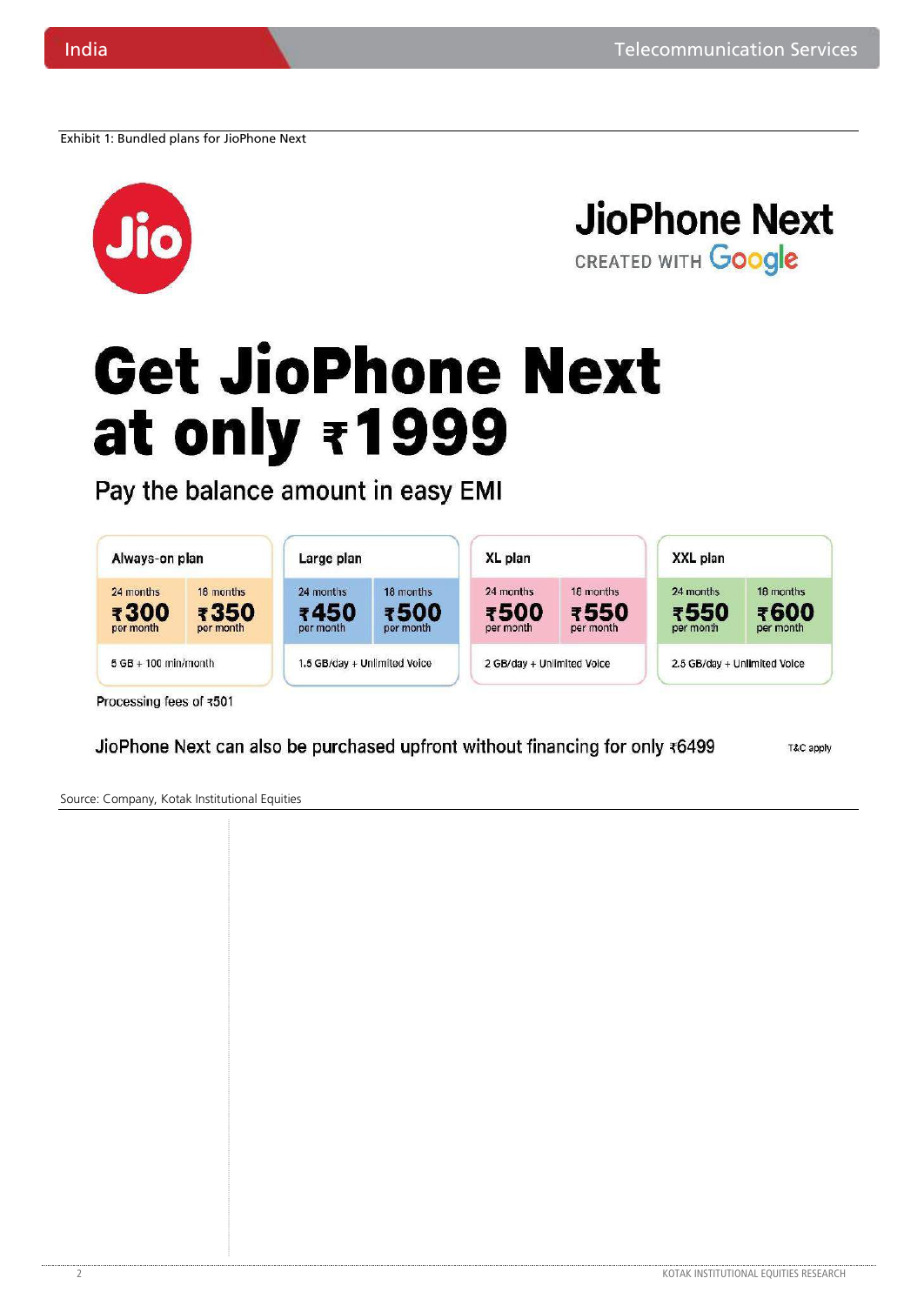Exhibit 2: Bundled pricing for JioPhone Next seems comparable to other entry-level devices with financing scheme and Jio's services Comparison of JioPhone Next with other entry-level 4G smartphone devices using Jio's services

|                                                     | JioPhone Next           | Redmi 9A           | Realme C11         | Samsung M02       |
|-----------------------------------------------------|-------------------------|--------------------|--------------------|-------------------|
| Price (Rs)                                          | 6,499                   | 6,999              | 7,499              | 8,150             |
| <b>Specifications</b>                               |                         |                    |                    |                   |
| Android version                                     | Pragati OS              | 10                 | 10                 | 11                |
| Screen                                              |                         |                    |                    |                   |
| Size (inches)                                       | 5.45                    | 6.50               | 6.50               | 6.50              |
| Resolution                                          | 1440 x 720              | 1600 x 720         | 1600 x 720         | 1600 x 720        |
| Camera (MP)                                         |                         |                    |                    |                   |
| Primary                                             | 13                      | 13                 | 13                 | $13+2$ (Macro)    |
| Front                                               | 8                       | 5                  | $\overline{2}$     | 5                 |
| <b>CPU</b>                                          | Snapdrgon QM215         | Mediatek Helio G25 | Mediatek Helio G35 | MediaTek 6739     |
| Cores                                               | Quad core 1.3GHz        | Octa core 2 GHz    | Octa core 2.3 GHz  | Quad core 1.5 GHz |
| RAM (GB)                                            | 2                       | 2                  | 2                  | 3                 |
| In-built storage (GB)                               | 32                      | 32                 | 32                 | 32                |
| Battery (mAh)                                       | 3,500                   | 5,000              | 5,000              | 5,000             |
| Number of SIMs                                      | $\overline{2}$          | 2                  | 3                  | 2                 |
| Bundled                                             | Data SIM1 locked to Jio | <b>NA</b>          | <b>NA</b>          | <b>NA</b>         |
| Overall cost (Rs)                                   |                         |                    |                    |                   |
| Upfront payment                                     | 1,999                   |                    |                    |                   |
| Processing fee                                      | 501                     |                    |                    |                   |
| EMI for $18$ months (a) (b)                         | 500                     | 437                | 468                | 509               |
| Monthly cost of 1.5 GB/day data $+$ unlimited voice |                         | 216                | 216                | 216               |
| Total cost for 18 months                            | 11,500                  | 11,757             | 12,315             | 13,053            |
| EMI for 24 months (a) (b)                           | 450                     | 339                | 364                | 396               |
| Monthly cost of 1.5GB/day data + unlimited voice    |                         | 216                | 216                | 216               |
| Total cost for 24 months                            | 13,300                  | 13,324             | 13,924             | 14,692            |

Notes:

(a) We have compared Jio's EMI scheme including 1.5GB/day data + unlimited voice.

(b) Available financing options on online retail platforms.

Source: Company, Kotak Institutional Equities estimates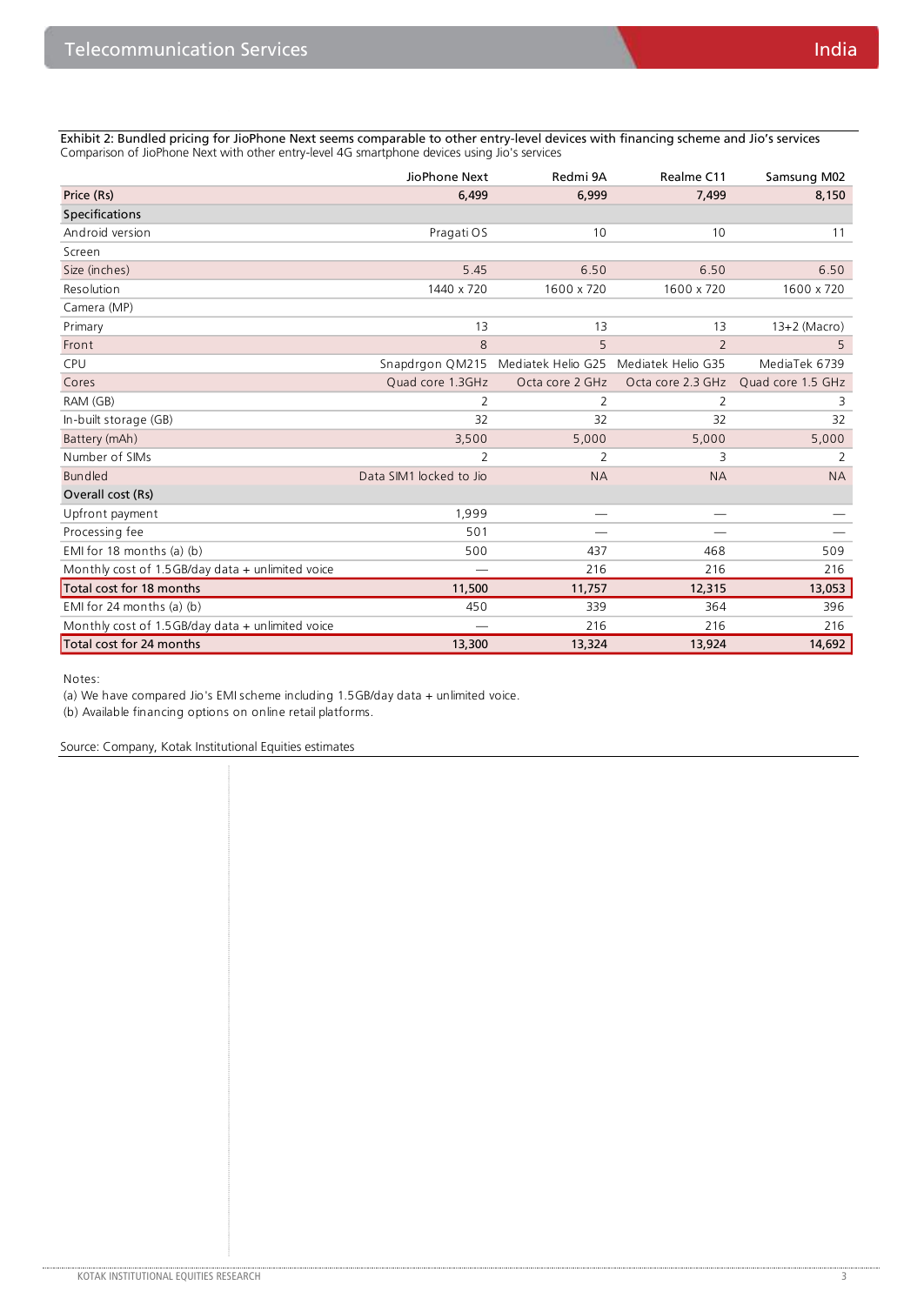Exhibit 3: Airtel's cashback scheme seems better than JioPhone Next on an overall cost basis Comparison of JioPhone Next with other entry-level 4G smartphone devices under Airtel's cashback scheme

|                                                     |                         | Airtel's cashback scheme for 4G smartphones |                    |                   |
|-----------------------------------------------------|-------------------------|---------------------------------------------|--------------------|-------------------|
|                                                     | JioPhone Next           | Redmi 9A                                    | Realme C11         | Samsung M02       |
| Price (Rs)                                          | 6,499                   | 6,999                                       | 7,499              | 8,150             |
| <b>Specifications</b>                               |                         |                                             |                    |                   |
| Android version                                     | Pragati OS              | 10                                          | 10                 | 11                |
| Screen                                              |                         |                                             |                    |                   |
| Size (inches)                                       | 5.45                    | 6.50                                        | 6.50               | 6.50              |
| Resolution                                          | 1440 x 720              | 1600 x 720                                  | 1600 x 720         | 1600 x 720        |
| Camera (MP)                                         |                         |                                             |                    |                   |
| Primary                                             | 13                      | 13                                          | 13                 | $13+2$ (Macro)    |
| Front                                               | 8                       | 5                                           | $\overline{2}$     | 5                 |
| CPU                                                 | Snapdrgon QM215         | Mediatek Helio G25                          | Mediatek Helio G35 | MediaTek 6739     |
| Cores                                               | Quad core 1.3GHz        | Octa core 2 GHz                             | Octa core 2.3 GHz  | Quad core 1.5 GHz |
| RAM (GB)                                            | 2                       | 2                                           | 2                  | 3                 |
| In-built storage (GB)                               | 32                      | 32                                          | 32                 | 32                |
| Battery (mAh)                                       | 3,500                   | 5,000                                       | 5,000              | 5,000             |
| Number of SIMs                                      | 2                       | 2                                           | 3                  | 2                 |
| Bundled                                             | Data SIM1 locked to Jio | <b>NA</b>                                   | <b>NA</b>          | <b>NA</b>         |
| Overall cost for 36 months (Rs)                     |                         |                                             |                    |                   |
| Upfront payment                                     | 1,999                   |                                             |                    |                   |
| Processing fee                                      | 501                     |                                             | --                 |                   |
| EMI for 24 months (a) (b)                           | 450                     | 339                                         | 364                | 396               |
| Monthly cost of $1.5$ GB/day data + unlimited voice |                         | 270                                         | 270                | 270               |
| Cost of Jio's services for remaining 12 months      | 216                     |                                             | --                 |                   |
| Cashback to Airtel Payments Bank over 36 months     |                         | 6,000                                       | 6,000              | 6,000             |
| Total cost for 36 months                            | 15,894                  | 11,874                                      | 12,474             | 13,242            |

Notes:

(a) We have compared Jio's EMI scheme including 1.5GB/day data + unlimited voice.

(b) Available financing options on online retail platforms.

Source: Companies, Kotak Institutional Equities estimates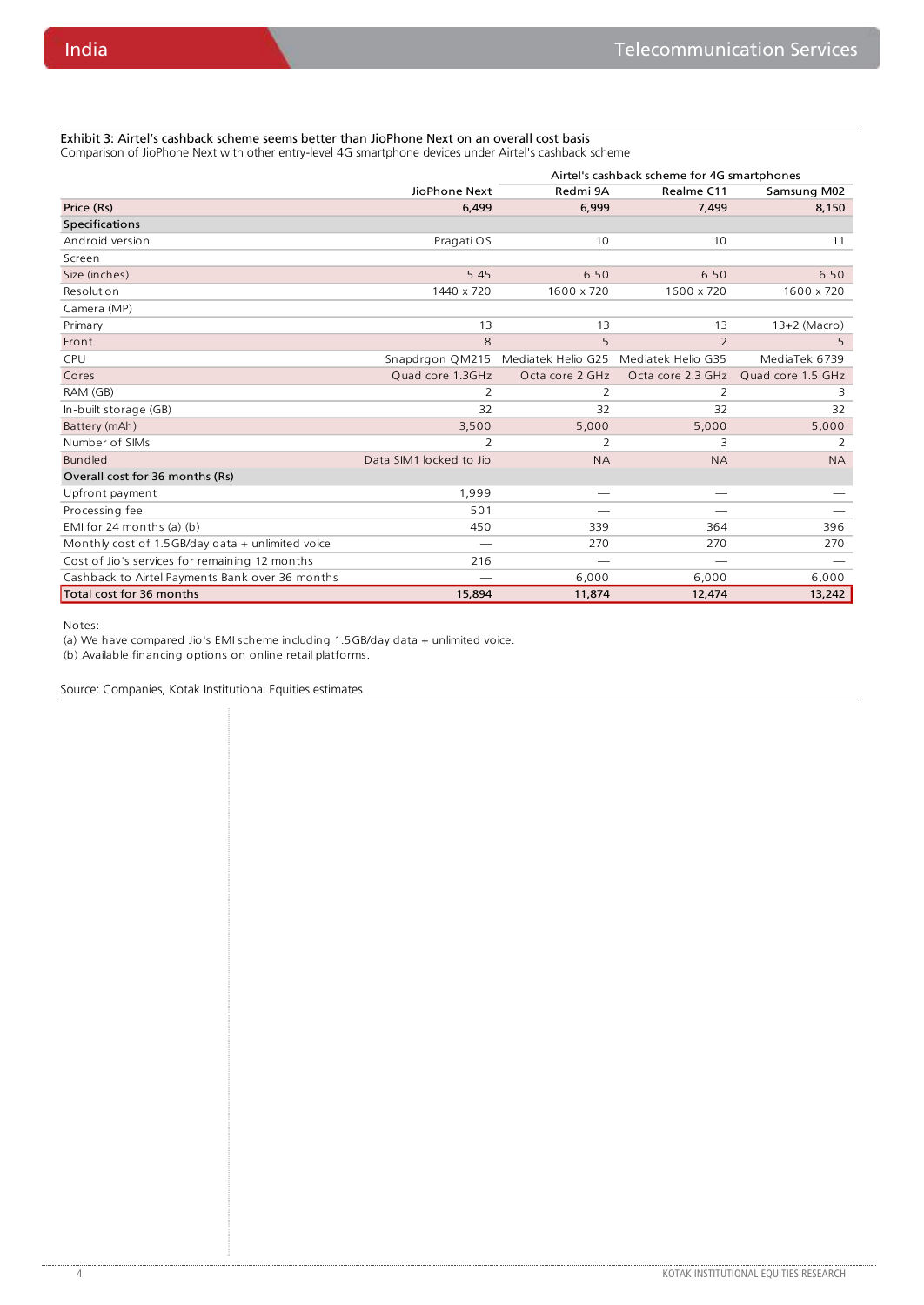

### Ratings and other definitions/identifiers

### Definitions of ratings

BUY. We expect this stock to deliver more than 15% returns over the next 12 months.

ADD. We expect this stock to deliver 5-15% returns over the next 12 months.

REDUCE. We expect this stock to deliver -5-+5% returns over the next 12 months.

SELL. We expect this stock to deliver <-5% returns over the next 12 months.

Our Fair Value estimates are also on a 12-month horizon basis.

Our Ratings System does not take into account short-term volatility in stock prices related to movements in the market. Hence, a particular Rating may not strictly be in accordance with the Rating System at all times.

### Other definitions

Coverage view. The coverage view represents each analyst's overall fundamental outlook on the Sector. The coverage view will consist of one of the following designations: Attractive, Neutral, Cautious.

### Other ratings/identifiers

NR = Not Rated. The investment rating and fair value, if any, have been suspended temporarily. Such suspension is in compliance with applicable regulation(s) and/or Kotak Securities policies in circumstances when Kotak Securities or its affiliates is acting in an advisory capacity in a merger or strategic transaction involving this company and in certain other circumstances.

CS = Coverage Suspended. Kotak Securities has suspended coverage of this company.

NC = Not Covered. Kotak Securities does not cover this company.

RS = Rating Suspended. Kotak Securities Research has suspended the investment rating and fair value, if any, for this stock, because there is not a sufficient fundamental basis for determining an investment rating or fair value. The previous investment rating and fair value, if any, are no longer in effect for this stock and should not be relied upon.

NA = Not Available or Not Applicable. The information is not available for display or is not applicable.

NM = Not Meaningful. The information is not meaningful and is therefore excluded.